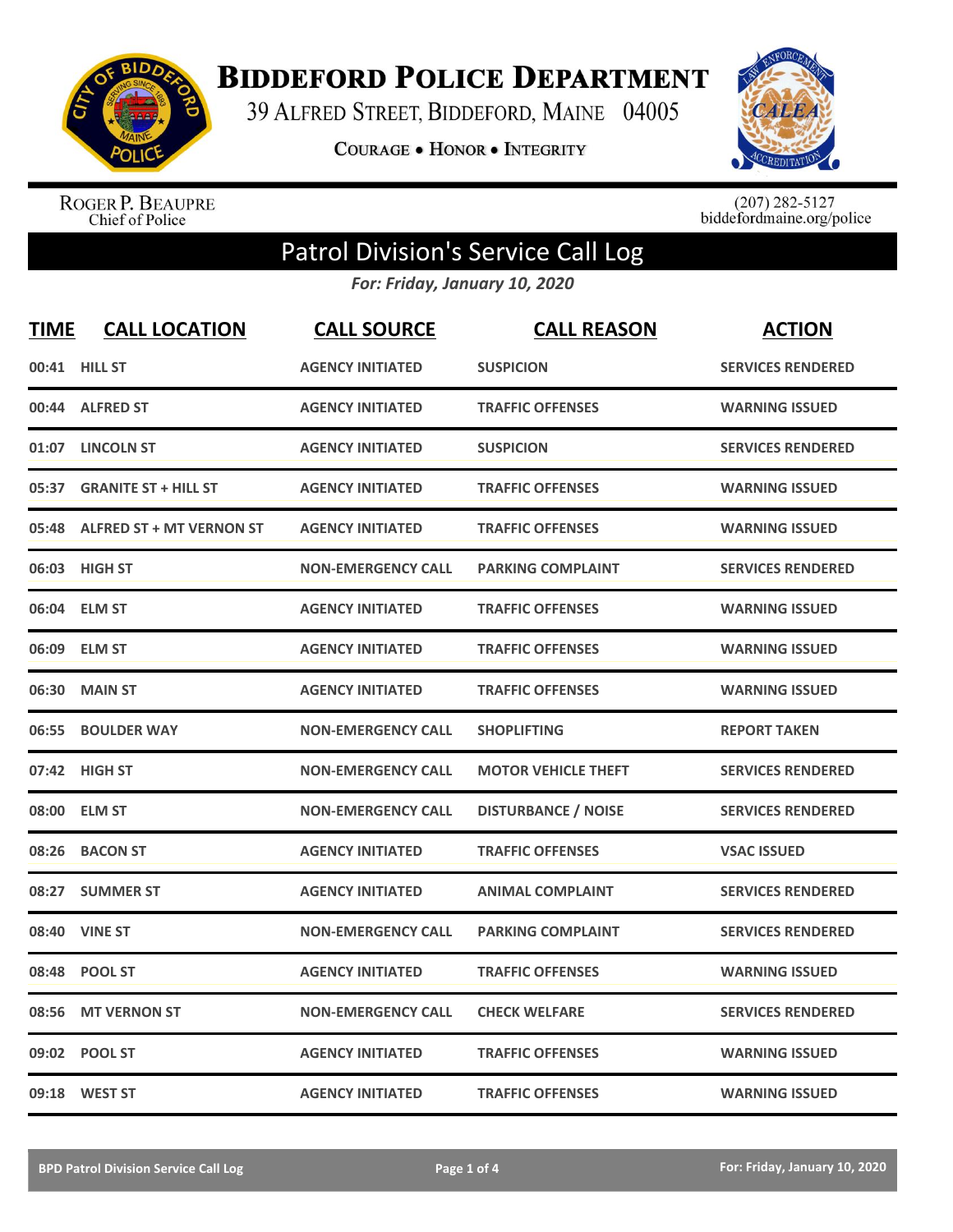| <b>TIME</b> | <b>CALL LOCATION</b>                           | <b>CALL SOURCE</b>                                             | <b>CALL REASON</b>                                                        | <b>ACTION</b>             |
|-------------|------------------------------------------------|----------------------------------------------------------------|---------------------------------------------------------------------------|---------------------------|
|             | 09:28 GUINEA RD                                | <b>AGENCY INITIATED</b>                                        | <b>TRAFFIC OFFENSES</b>                                                   | <b>VSAC ISSUED</b>        |
|             | 09:42 HILL ST                                  | <b>NON-EMERGENCY CALL</b>                                      | <b>ANIMAL COMPLAINT</b>                                                   | <b>SERVICES RENDERED</b>  |
|             | 09:48 GRANITE POINT RD                         | <b>AGENCY INITIATED</b>                                        | <b>TRAFFIC OFFENSES</b>                                                   | <b>WARNING ISSUED</b>     |
|             | 09:51 ATLANTIC AVE                             | <b>NON-EMERGENCY CALL</b>                                      | <b>WRIT</b>                                                               | <b>NO ACTION REQUIRED</b> |
|             | 10:05 ALFRED ST                                | <b>WALK-IN AT STATION</b>                                      | <b>ARTICLES LOST/FOUND</b>                                                | <b>REPORT TAKEN</b>       |
|             | 10:11 POOL ST                                  | <b>AGENCY INITIATED</b>                                        | <b>TRAFFIC OFFENSES</b>                                                   | <b>VSAC ISSUED</b>        |
|             | 10:18 ELM ST                                   | <b>AGENCY INITIATED</b>                                        | <b>TRAFFIC OFFENSES</b>                                                   | <b>WARNING ISSUED</b>     |
|             | 10:41 ALFRED ST                                | <b>AGENCY INITIATED</b>                                        | <b>TRAFFIC OFFENSES</b>                                                   | <b>WARNING ISSUED</b>     |
|             | 10:47 MAPLEWOOD AVE                            | <b>AGENCY INITIATED</b>                                        | <b>ALL OTHER</b>                                                          | <b>SERVICES RENDERED</b>  |
|             | 10:54 SOUTH ST                                 | <b>WALK-IN AT STATION</b>                                      | <b>PAPERWORK</b>                                                          | <b>SERVICES RENDERED</b>  |
|             | <b>10:58 LEDGEMERE DR</b>                      | <b>NON-EMERGENCY CALL</b>                                      | <b>ANIMAL COMPLAINT</b>                                                   | <b>SERVICES RENDERED</b>  |
| 11:00       | <b>ENTERPRISE DR</b>                           | <b>OTHER</b>                                                   | <b>DA/DHHS REFERRAL</b>                                                   | <b>REPORT TAKEN</b>       |
| 11:15       | <b>BOULDER WAY</b>                             | <b>NON-EMERGENCY CALL</b>                                      | <b>SHOPLIFTING</b>                                                        | <b>CITATION ISSUED</b>    |
|             |                                                | CHARGE: THEFT BY UNAUTHORIZED TAKING OR TRANSFER - SHOPLIFTING | OFFENDER: SUZANNE S MCQUEEN  AGE: 57  RESIDENT OF: BIDDEFORD, ME          |                           |
|             | <b>11:22 MAIN ST</b>                           | <b>WALK-IN AT STATION</b>                                      | <b>HARASSMENT</b>                                                         | <b>NO ACTION REQUIRED</b> |
| 11:24       | <b>DECARY RD</b>                               | <b>AGENCY INITIATED</b>                                        | <b>ANIMAL COMPLAINT</b>                                                   | <b>NEGATIVE CONTACT</b>   |
|             | 11:33 POOL ST                                  | <b>AGENCY INITIATED</b>                                        | <b>TRAFFIC OFFENSES</b>                                                   | <b>WARNING ISSUED</b>     |
|             | 11:40 POOL ST                                  | <b>AGENCY INITIATED</b>                                        | <b>TRAFFIC OFFENSES</b>                                                   | <b>VSAC ISSUED</b>        |
|             | <b>CHARGE: OPERATE VEHICLE WITHOUT LICENSE</b> |                                                                | OFFENDER: MATTHEW MICHAEL SILEO  AGE: 22  RESIDENT OF: SOUTH PORTLAND, ME |                           |
|             | 11:58 ALFRED ST                                | <b>NON-EMERGENCY CALL</b>                                      | <b>COURT ORDERED CHECK IN</b>                                             | <b>SERVICES RENDERED</b>  |
|             | 12:07 ALFRED ST                                | <b>AGENCY INITIATED</b>                                        | <b>DRUG BOX</b>                                                           | <b>SERVICES RENDERED</b>  |
|             | 12:09 MAIN ST                                  | <b>NON-EMERGENCY CALL</b>                                      | <b>HARASSMENT</b>                                                         | <b>SERVICES RENDERED</b>  |
|             | 12:16 ELM ST                                   | <b>OTHER</b>                                                   | <b>PAPERWORK</b>                                                          | <b>SERVICES RENDERED</b>  |
|             | 12:29 ELM ST                                   | <b>WALK-IN AT STATION</b>                                      | <b>CRIMINAL MISCHIEF</b>                                                  | <b>CIVIL COMPLAINT</b>    |
|             | 13:01 ELM ST                                   | <b>AGENCY INITIATED</b>                                        | <b>TRAFFIC OFFENSES</b>                                                   | <b>WARNING ISSUED</b>     |
|             | 13:01 ALFRED ST + JEFFERSON ST                 | <b>NON-EMERGENCY CALL</b>                                      | <b>ARTICLES LOST/FOUND</b>                                                | <b>SERVICES RENDERED</b>  |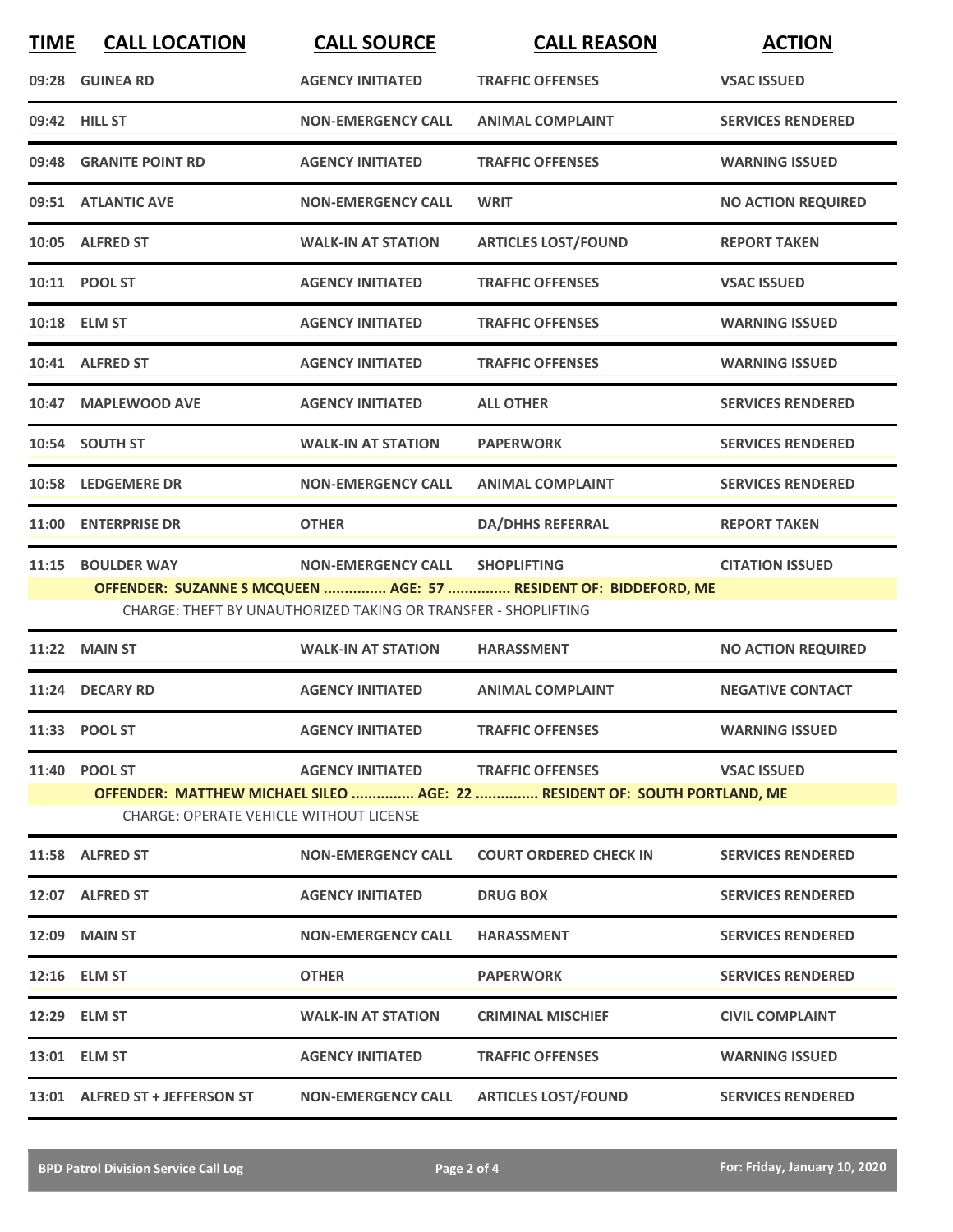| <b>TIME</b> | <b>CALL LOCATION</b>               | <b>CALL SOURCE</b>                            | <b>CALL REASON</b>                                                                                 | <b>ACTION</b>             |
|-------------|------------------------------------|-----------------------------------------------|----------------------------------------------------------------------------------------------------|---------------------------|
| 13:37       | <b>BRIDGE RD + MILE STRETCH RD</b> | <b>AGENCY INITIATED</b>                       | <b>TRAFFIC OFFENSES</b>                                                                            | <b>WARNING ISSUED</b>     |
|             | 13:50 WEST ST                      | <b>AGENCY INITIATED</b>                       | <b>TRAFFIC OFFENSES</b>                                                                            | <b>VSAC ISSUED</b>        |
| 13:52       | <b>WATER ST + MAIN ST</b>          | <b>AGENCY INITIATED</b>                       | <b>TRAFFIC OFFENSES</b><br>OFFENDER: TREVOR DALTON OLSON  AGE: 28  RESIDENT OF: SOUTH PORTLAND, ME | <b>CITATION ISSUED</b>    |
|             |                                    | CHARGE: UNLAWFUL POSSESSION OF SCHEDULED DRUG |                                                                                                    |                           |
|             | 14:01 ADAMS ST                     | <b>NON-EMERGENCY CALL</b>                     | <b>ARTICLES LOST/FOUND</b>                                                                         | <b>SERVICES RENDERED</b>  |
|             | 14:04 YORK ST                      | <b>AGENCY INITIATED</b>                       | <b>PAPERWORK</b>                                                                                   | <b>SERVICES RENDERED</b>  |
|             | 14:12 LADY JENNIFER DR             | <b>NON-EMERGENCY CALL</b>                     | ATTEMPTED/THREATENED SUICIDE UNFOUNDED                                                             |                           |
| 14:20       | <b>POOL ST</b>                     | <b>AGENCY INITIATED</b>                       | <b>TRAFFIC OFFENSES</b>                                                                            | <b>WARNING ISSUED</b>     |
|             | 14:26 POOL ST                      | <b>AGENCY INITIATED</b>                       | <b>TRAFFIC OFFENSES</b>                                                                            | <b>WARNING ISSUED</b>     |
|             | 14:43 ANDREWS RD                   | <b>E-911 CALL</b>                             | 911 MISUSE                                                                                         | <b>NO ACTION REQUIRED</b> |
|             | 14:44 CHANNEL COVE LN              | <b>NON-EMERGENCY CALL</b>                     | <b>CRIM THREAT / TERRORIZING</b>                                                                   | <b>REPORT TAKEN</b>       |
|             | 14:44 TAYLOR ST                    | <b>WALK-IN AT STATION</b>                     | <b>SEX OFFENDER ADDRESS CHANGE</b>                                                                 | <b>FIELD INTERVIEW</b>    |
|             | 15:31 ALFRED ST                    | <b>NON-EMERGENCY CALL</b>                     | <b>COURT ORDERED CHECK IN</b>                                                                      | <b>NO VIOLATION</b>       |
| 15:35       | <b>SHOPS WAY</b>                   | <b>AGENCY INITIATED</b>                       | <b>SUSPICION</b>                                                                                   | <b>SERVICES RENDERED</b>  |
|             | 15:42 POOL ST                      | <b>AGENCY INITIATED</b>                       | <b>DRUG TAKE BACK</b>                                                                              | <b>SERVICES RENDERED</b>  |
|             | 16:00 ALFRED ST                    | <b>AGENCY INITIATED</b>                       | <b>TRAFFIC OFFENSES</b>                                                                            | <b>WARNING ISSUED</b>     |
|             | 16:11 ELM ST                       | <b>NON-EMERGENCY CALL</b>                     | <b>PARKING COMPLAINT</b>                                                                           | <b>SERVICES RENDERED</b>  |
|             | 16:28 PRECOURT ST + ELM ST         | <b>E-911 CALL</b>                             | 911 MISUSE                                                                                         | <b>NO ACTION REQUIRED</b> |
|             | 16:35 BARRA RD                     | <b>AGENCY INITIATED</b>                       | <b>TRAFFIC OFFENSES</b>                                                                            | <b>WARNING ISSUED</b>     |
|             | <b>16:54 WESTERN AVE</b>           | E-911 CALL                                    | <b>DOMESTIC COMPLAINTS</b>                                                                         | <b>REPORT TAKEN</b>       |
|             | 17:53 ALFRED ST                    | <b>WALK-IN AT STATION</b>                     | <b>CIVIL COMPLAINT</b>                                                                             | <b>SERVICES RENDERED</b>  |
|             | 18:29 PROSPECT ST                  | <b>NON-EMERGENCY CALL</b>                     | <b>ANIMAL COMPLAINT</b>                                                                            | <b>NEGATIVE CONTACT</b>   |
|             | <b>18:53 MAIN ST</b>               | <b>NON-EMERGENCY CALL</b>                     | <b>PARKING COMPLAINT</b>                                                                           | <b>GONE ON ARRIVAL</b>    |
|             | 19:35 MEDICAL CENTER DR            | <b>NON-EMERGENCY CALL</b>                     | ATTEMPTED/THREATENED SUICIDE NO ACTION REQUIRED                                                    |                           |
|             | 19:42 ELM ST                       | <b>NON-EMERGENCY CALL</b>                     | <b>THEFT</b>                                                                                       | <b>SERVICES RENDERED</b>  |
|             | 19:52 ALFRED ST                    | <b>NON-EMERGENCY CALL</b>                     | <b>TRESPASSING</b>                                                                                 | <b>GONE ON ARRIVAL</b>    |